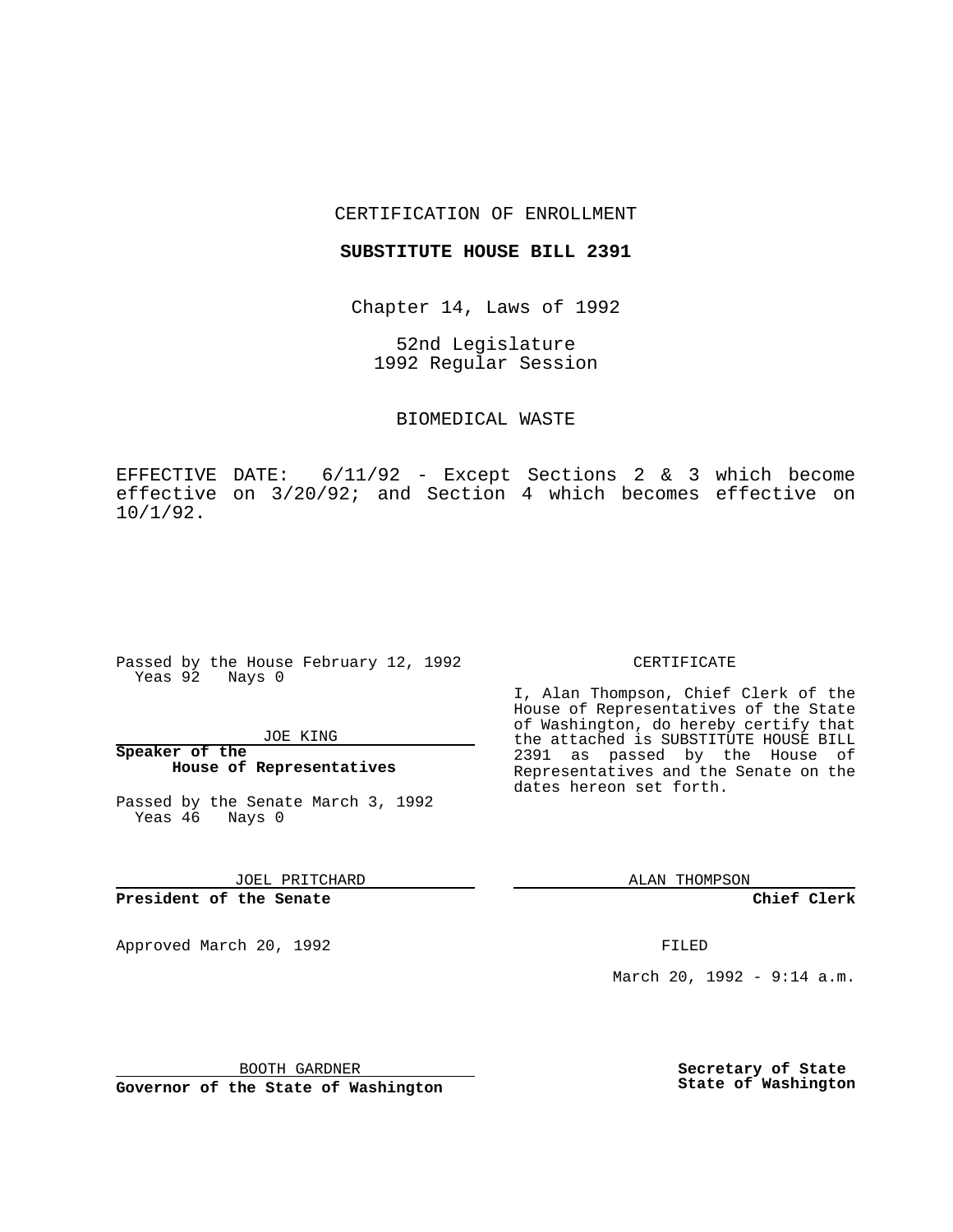# **SUBSTITUTE HOUSE BILL 2391** \_\_\_\_\_\_\_\_\_\_\_\_\_\_\_\_\_\_\_\_\_\_\_\_\_\_\_\_\_\_\_\_\_\_\_\_\_\_\_\_\_\_\_\_\_\_\_

\_\_\_\_\_\_\_\_\_\_\_\_\_\_\_\_\_\_\_\_\_\_\_\_\_\_\_\_\_\_\_\_\_\_\_\_\_\_\_\_\_\_\_\_\_\_\_

Passed Legislature - 1992 Regular Session

## **State of Washington 52nd Legislature 1992 Regular Session**

**By** House Committee on Environmental Affairs (originally sponsored by Representatives Horn, Rust, Pruitt, Bray, J. Kohl, Brekke, Edmondson, D. Sommers, Valle and May)

Read first time 01/27/92.

1 AN ACT Relating to biomedical waste; adding a new chapter to Title 2 70 RCW; providing an effective date; and declaring an emergency.

3 BE IT ENACTED BY THE LEGISLATURE OF THE STATE OF WASHINGTON:

4 NEW SECTION. **Sec. 1.** LEGISLATIVE FINDINGS. The legislature finds 5 and declares that:

6 (1) It is a matter of state-wide concern that biomedical waste be 7 handled in a manner that protects the health, safety, and welfare of 8 the public, the environment, and the workers who handle the waste.

9 (2) Infectious disease transmission has not been identified from 10 improperly disposed biomedical waste, but the potential for such 11 transmission may be present.

12 (3) A uniform, state-wide definition of biomedical waste will 13 simplify compliance with local regulations while preserving local 14 control of biomedical waste management.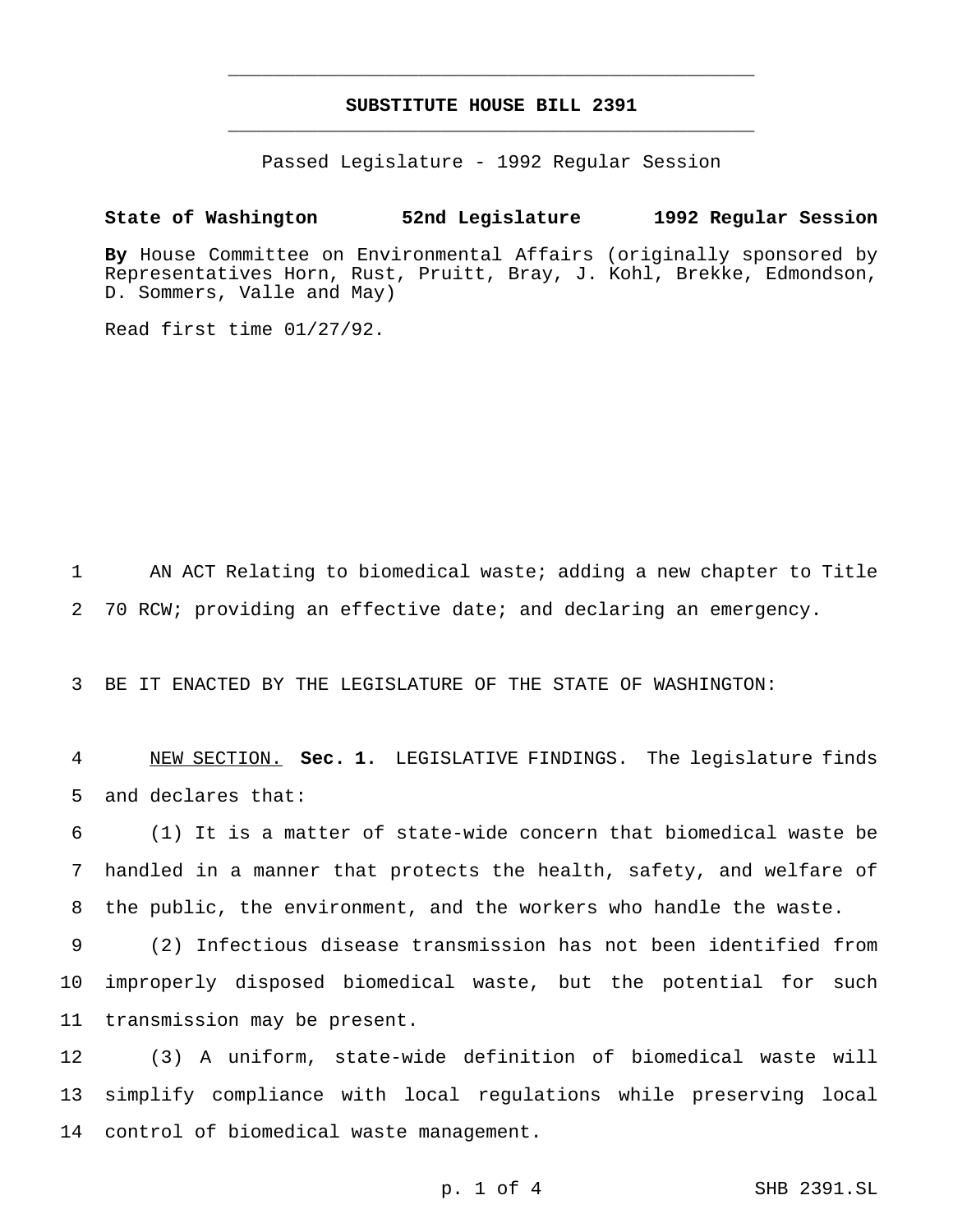NEW SECTION. **Sec. 2.** DEFINITIONS. Unless the context clearly requires otherwise, the definitions in this section apply throughout this chapter.

 (1) "Biomedical waste" means, and is limited to, the following types of waste:

 (a) "Animal waste" is waste animal carcasses, body parts, and bedding of animals that are known to be infected with, or that have been inoculated with, human pathogenic microorganisms infectious to humans.

 (b) "Biosafety level 4 disease waste" is waste contaminated with blood, excretions, exudates, or secretions from humans or animals who are isolated to protect others from highly communicable infectious diseases that are identified as pathogenic organisms assigned to Biosafety level 4 by the centers for disease control, national institute of health, biosafety in microbiological and biomedical laboratories, current edition.

 (c) "Cultures and stocks" are wastes infectious to humans and includes specimen cultures, cultures and stocks of etiologic agents, wastes from production of biologicals and serums, discarded live and attenuated vaccines, and laboratory waste that has come into contact with cultures and stocks of etiologic agents or blood specimens. Such waste includes but is not limited to culture dishes, blood specimen tubes, and devices used to transfer, inoculate, and mix cultures.

 (d) "Human blood and blood products" is discarded waste human blood and blood components, and materials containing free-flowing blood and blood products.

 (e) "Pathological waste" is waste human source biopsy materials, tissues, and anatomical parts that emanate from surgery, obstetrical procedures, and autopsy. "Pathological waste" does not include teeth,

## SHB 2391.SL p. 2 of 4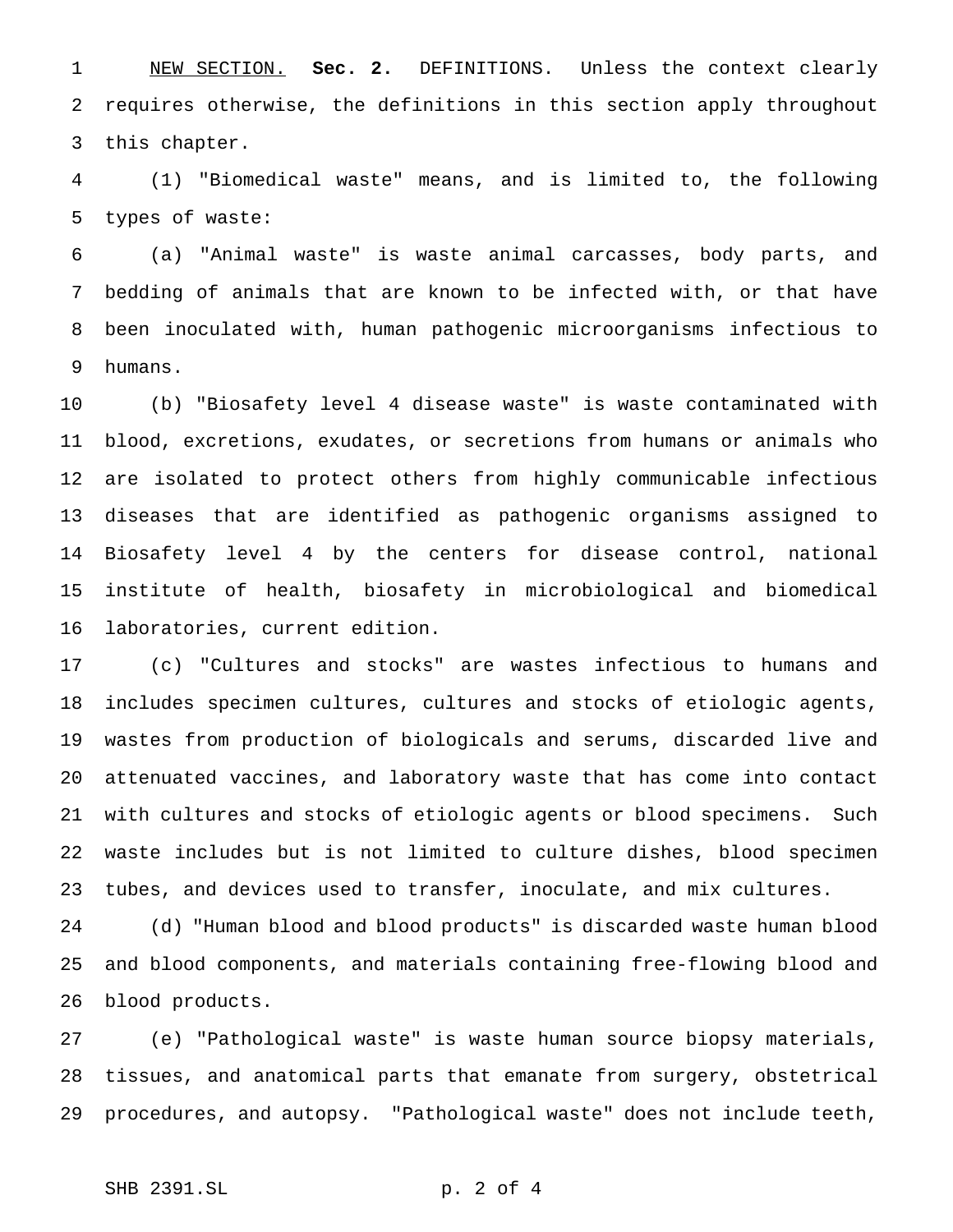human corpses, remains, and anatomical parts that are intended for interment or cremation.

 (f) "Sharps waste" is all hypodermic needles, syringes with needles attached, IV tubing with needles attached, scalpel blades, and lancets that have been removed from the original sterile package.

(2) "Local government" means city, town, or county.

 (3) "Local health department" means the city, county, city-county, or district public health department.

 (4) "Person" means an individual, firm, corporation, association, partnership, consortium, joint venture, commercial entity, state government agency, or local government.

 (5) "Treatment" means incineration, sterilization, or other method, technique, or process that changes the character or composition of a biomedical waste so as to minimize the risk of transmitting an infectious disease.

 NEW SECTION. **Sec. 3.** STATE-WIDE DEFINITION OF BIOMEDICAL WASTE. The definition of biomedical waste set forth in section 2 of this act shall be the sole state definition for biomedical waste within the state, and shall preempt biomedical waste definitions established by a local health department or local government.

 NEW SECTION. **Sec. 4.** WASTE TREATMENT TECHNOLOGIES. (1) At the request of an applicant, the department of health, in consultation with the department of ecology and local health departments, may evaluate the environmental and public health impacts of biomedical waste treatment technologies. The department shall make available the results of any evaluation to local health departments.

p. 3 of 4 SHB 2391.SL